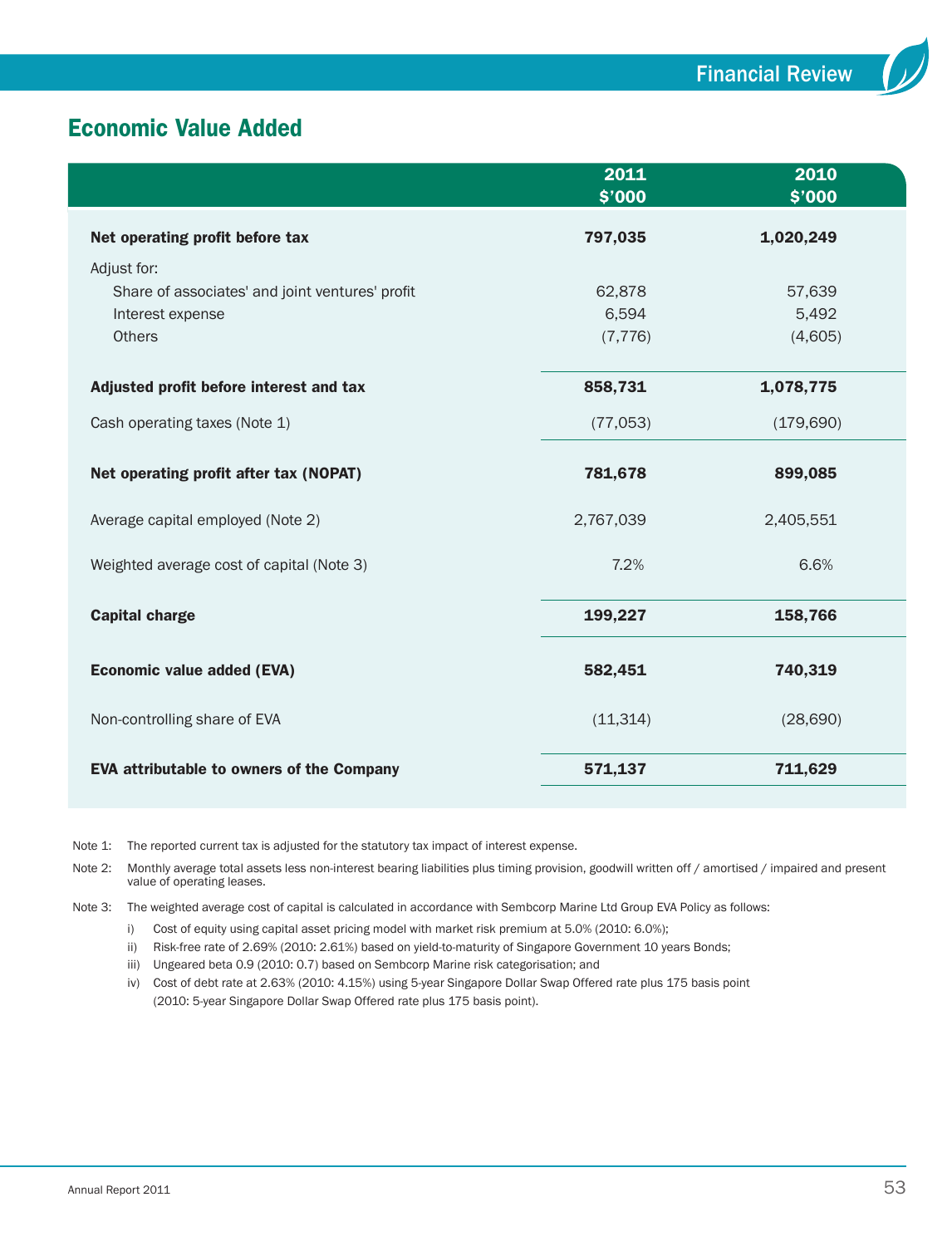# Value Added Statement

|                                                                       | 2007<br>\$'000 | 2008<br>\$'000 | 2009<br>\$'000 | 2010<br>\$'000 | 2011<br>\$'000 |
|-----------------------------------------------------------------------|----------------|----------------|----------------|----------------|----------------|
| <b>Value added from</b>                                               |                |                |                |                |                |
| Turnover                                                              | 4,513,123      | 5,063,948      | 5,724,742      | 4,554,863      | 3,960,230      |
| Less: Bought in materials and services                                | (3,722,062)    | (3,993,848)    | (4, 297, 115)  | (3,001,594)    | (2,647,550)    |
| Gross value added                                                     | 791,061        | 1,070,100      | 1,427,627      | 1,553,269      | 1,312,680      |
| Investment, interest and other income                                 | 292,629        | 67,140         | 67,222         | 60,025         | 90,795         |
| Share of associates' profit                                           | 74,075         | 56,995         | 17,549         | 53,648         | 56,870         |
| Share of joint ventures' profit                                       | 7,718          | 8,305          | 7,850          | 3,991          | 6,008          |
| Other non-operating expenses                                          | (20, 143)      | (78, 108)      | (31, 836)      | (55, 152)      | (28, 229)      |
| Foreign exchange transactions                                         | (302, 922)     | (43, 749)      |                | 52,640         |                |
|                                                                       | 842,418        | 1,080,683      | 1,488,412      | 1,668,421      | 1,438,124      |
| <b>Distribution</b>                                                   |                |                |                |                |                |
| To employees in wages, salaries and<br>benefits                       | 379,897        | 429,895        | 482,128        | 481,267        | 467,746        |
| To government in income and other taxes                               | 130,198        | 111,677        | 166,809        | 202,335        | 111,060        |
| To providers of capital on:                                           |                |                |                |                |                |
| Interest paid on borrowings                                           | 13,692         | 11,370         | 5,329          | 7,134          | 2,491          |
| Dividends to owners of the Company                                    | 216,266        | 209,259        | 226,666        | 311,271        | 750,501        |
| <b>Retained in business</b>                                           |                |                |                |                |                |
| Depreciation and amortisation                                         | 66,353         | 70,592         | 75,248         | 83,197         | 86,278         |
| Retained profit                                                       | 24,723         | 220,659        | 473,452        | 548,995        | 1,402          |
| Non-controlling interests                                             | 10,738         | 21,324         | 56,647         | 33,613         | 17,226         |
| Other non-operating expenses                                          | 551            | 5,907          | 2,133          | 609            | 1,420          |
| <b>Total distribution</b>                                             | 842,418        | 1,080,683      | 1,488,412      | 1,668,421      | 1,438,124      |
| <b>Productivity data</b>                                              |                |                |                |                |                |
| Average number of employees                                           | 9,570          | 10,330         | 9,515          | 9,233          | 9,592          |
| <b>Employment costs</b>                                               | 379,897        | 429,895        | 482,128        | 481,267        | 467,746        |
| Value added per employee                                              | 82.66          | 103.59         | 150.04         | 168.23         | 136.85         |
| Employment cost per employee                                          | 39.70          | 41.62          | 50.67          | 52.12          | 48.76          |
| Value added per employment costs                                      | 2.08           | 2.49           | 2.96           | 3.23           | 2.81           |
| Value added per dollar investment in<br>property, plant and equipment | 1.17           | 1.53           | 2.10           | 2.28           | 1.27           |
| Value added per dollar turnover                                       | 0.18           | 0.21           | 0.25           | 0.34           | 0.33           |